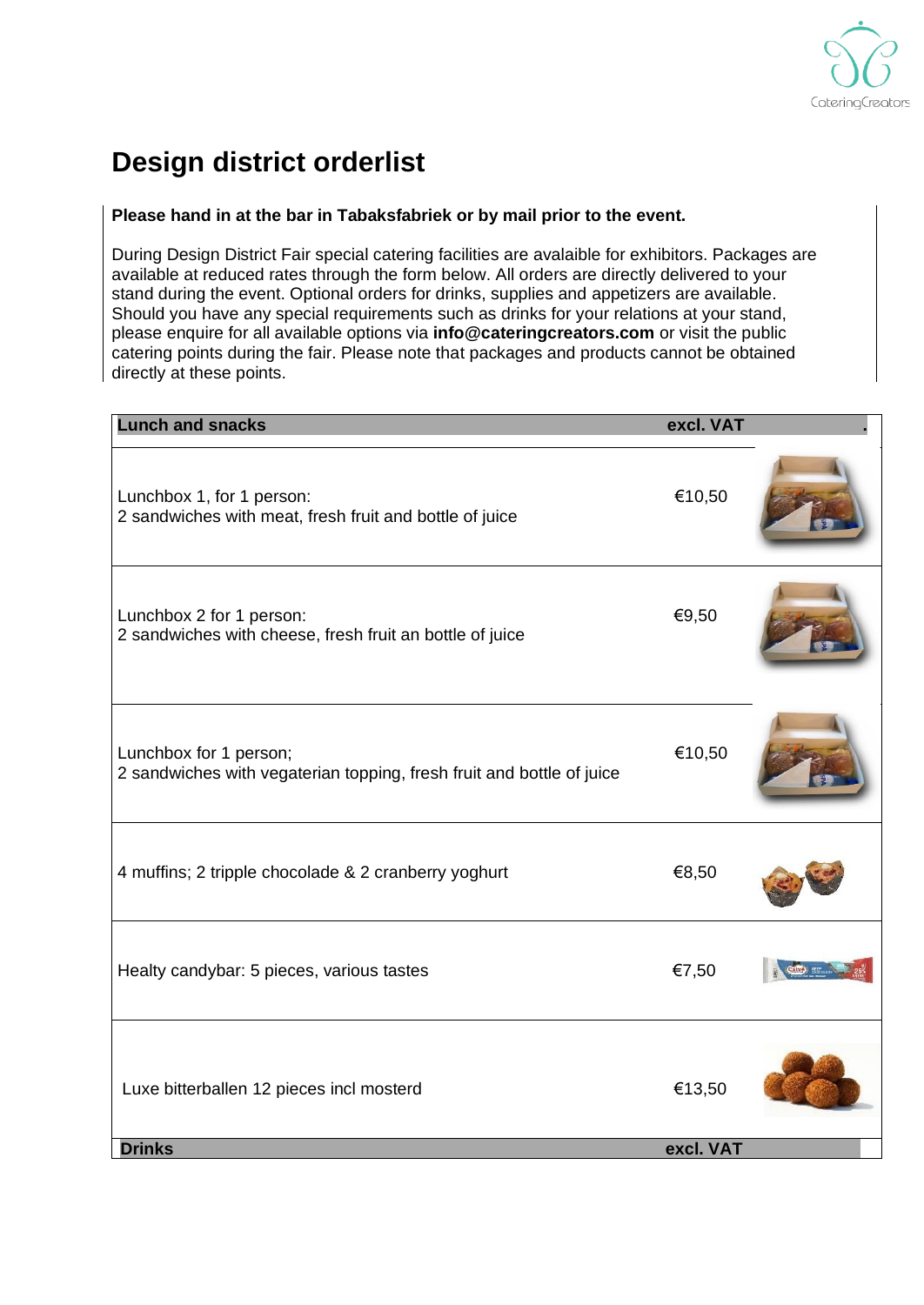

| Thermos of coffee                      | 1 liter    | €9,50  |  |
|----------------------------------------|------------|--------|--|
| Thermos of tea 1 liter (incl tea bags) | 1 liter    | €9,50  |  |
| PET bottle Pepsi                       | 6x50cl     | €14,00 |  |
| Pet bottle Pepsi max                   | 6x50cl     | €14,00 |  |
| Pet bottle Ice Tea                     | 6x50cl     | €14,00 |  |
| Pet bottle Sisi orange                 | 6x50cl     | €14,00 |  |
| Pet bottle Chaufontaine blue water     | 6x50cl     | €12,00 |  |
| Pet bottle Chaufontaine red water      | 6x50cl     | €12,00 |  |
| Beer 24 bottles (Heineken)             |            | €40,00 |  |
| Wine white                             | 0,75 liter | €12,50 |  |
|                                        |            |        |  |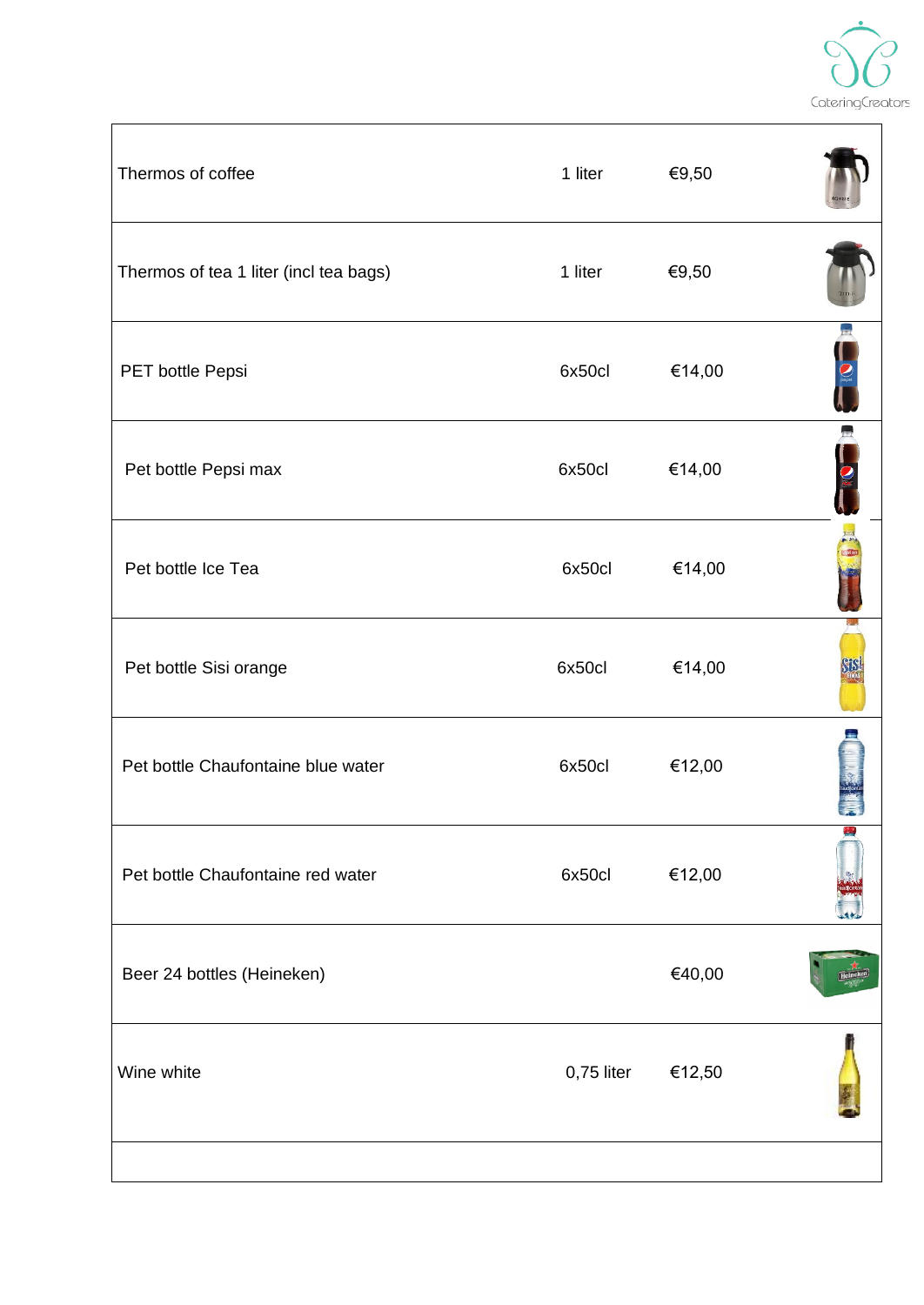

| Wine red                  | 0,75 liter       | €12,50    |                |
|---------------------------|------------------|-----------|----------------|
| Wine rose                 | $0,75$ liter     | €12,50    |                |
| <b>Disposable</b>         |                  | excl. VAT |                |
| Disposable cup 0,25ltr    | 50 pieces        | €3,50     |                |
| Disposable wine cup       | 10 pieces        | €3,50     |                |
| Disposable coffee cup     | 50 pieces        | €6,00     |                |
| Sugar, cream and stirrers | 50 pieces        | €9,50     |                |
| Teabox                    | 20 pieces        | €3,00     | <u>oras – </u> |
| Napkins                   | 500 pieces €5,50 |           |                |
|                           |                  |           |                |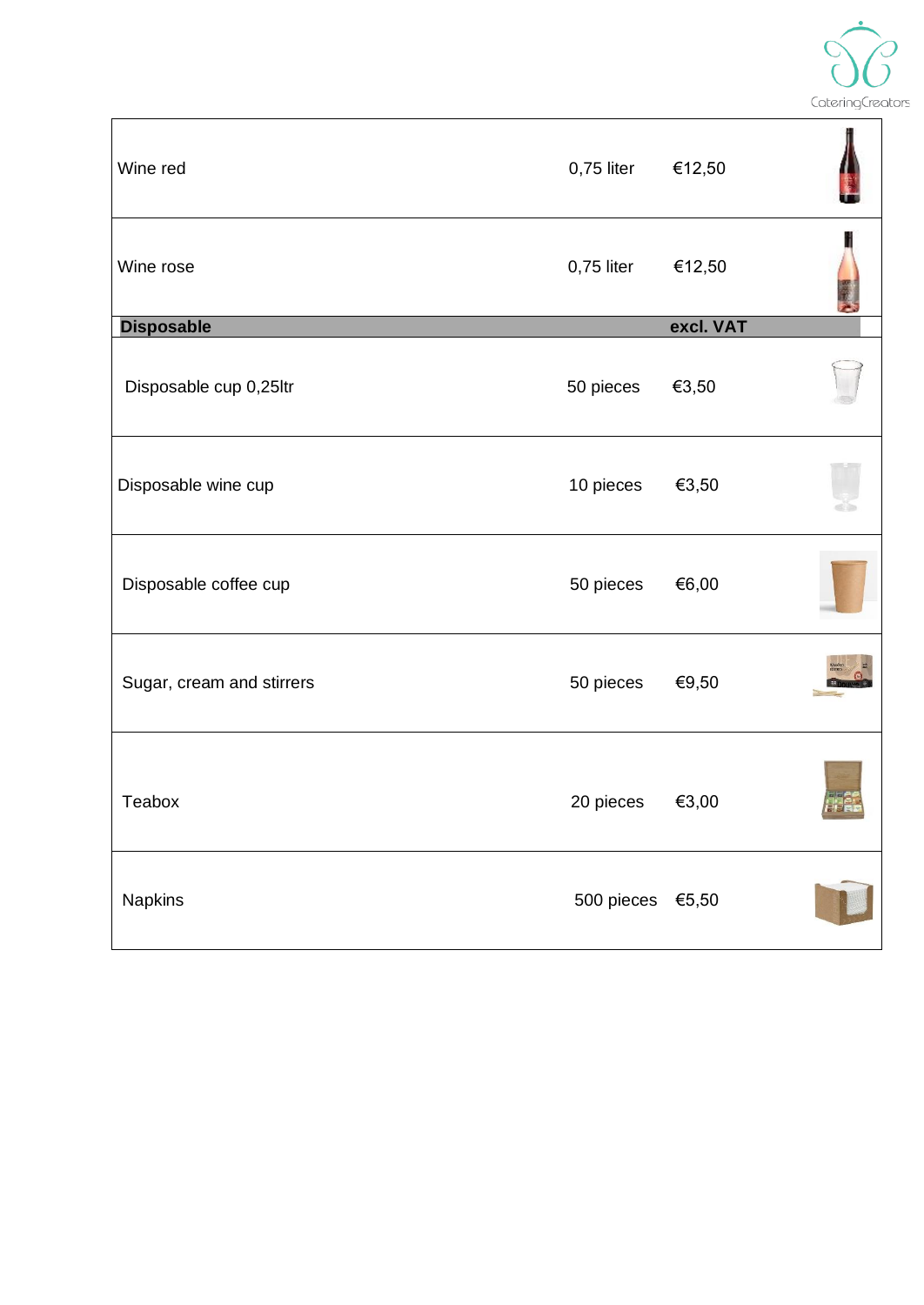

| <b>Product</b>                       |                                      |  | 8-june                | 9-june | 10-june       | Price ex<br><b>VAT</b> |  | Total ex VAT          |
|--------------------------------------|--------------------------------------|--|-----------------------|--------|---------------|------------------------|--|-----------------------|
| Lunchbox 1                           |                                      |  |                       |        |               |                        |  |                       |
| Lunchbox 2                           |                                      |  |                       |        |               |                        |  |                       |
| Lunchbox 3                           |                                      |  |                       |        |               |                        |  |                       |
| 4 Muffins                            |                                      |  |                       |        |               |                        |  |                       |
| 5 Healty candybars                   |                                      |  |                       |        |               |                        |  |                       |
|                                      | Luxe bitterballen 12 pieces          |  |                       |        |               |                        |  |                       |
| Thermos of coffee                    |                                      |  |                       |        |               |                        |  |                       |
| Thermos of tea                       |                                      |  |                       |        |               |                        |  |                       |
|                                      | PET bottle pepsi 6 x 50 cl           |  |                       |        |               |                        |  |                       |
|                                      | PET bottle pepsi max 6 x 50 cl       |  |                       |        |               |                        |  |                       |
| PET bottle sisi 6 x 50 cl            |                                      |  |                       |        |               |                        |  |                       |
|                                      | PET bottle Ice Tea 6 x 50 cl         |  |                       |        |               |                        |  |                       |
| cl                                   | PET bottle Chaufontaine blue 6 x 50  |  |                       |        |               |                        |  |                       |
|                                      | PET bottle Chaufontaine red 6 x 50cl |  |                       |        |               |                        |  |                       |
|                                      | Bier 24 flesjes (Heineken)           |  |                       |        |               |                        |  |                       |
| Wine white 0,75 liter                |                                      |  |                       |        |               |                        |  |                       |
| Wine red 0,75 liter                  |                                      |  |                       |        |               |                        |  |                       |
| Wine rose 0,75 liter                 |                                      |  |                       |        |               |                        |  |                       |
|                                      | Disposable cup 0,25ltr, 50 pieces    |  |                       |        |               |                        |  |                       |
|                                      | Disposable wine cup, 10 pieces       |  |                       |        |               |                        |  |                       |
| Disposable coffee cup, 50 pieces     |                                      |  |                       |        |               |                        |  |                       |
| Sugar, cream and stirrers, 50 pieces |                                      |  |                       |        |               |                        |  |                       |
| Teabox with 20 tea bags              |                                      |  |                       |        |               |                        |  |                       |
| Napkins 500 pieces                   |                                      |  |                       |        |               |                        |  |                       |
| <b>Total</b>                         | <b>Total excl VAT</b>                |  | <b>Total VAT high</b> |        | total VAT Low |                        |  | <b>Total incl VAT</b> |
|                                      |                                      |  |                       |        |               |                        |  |                       |